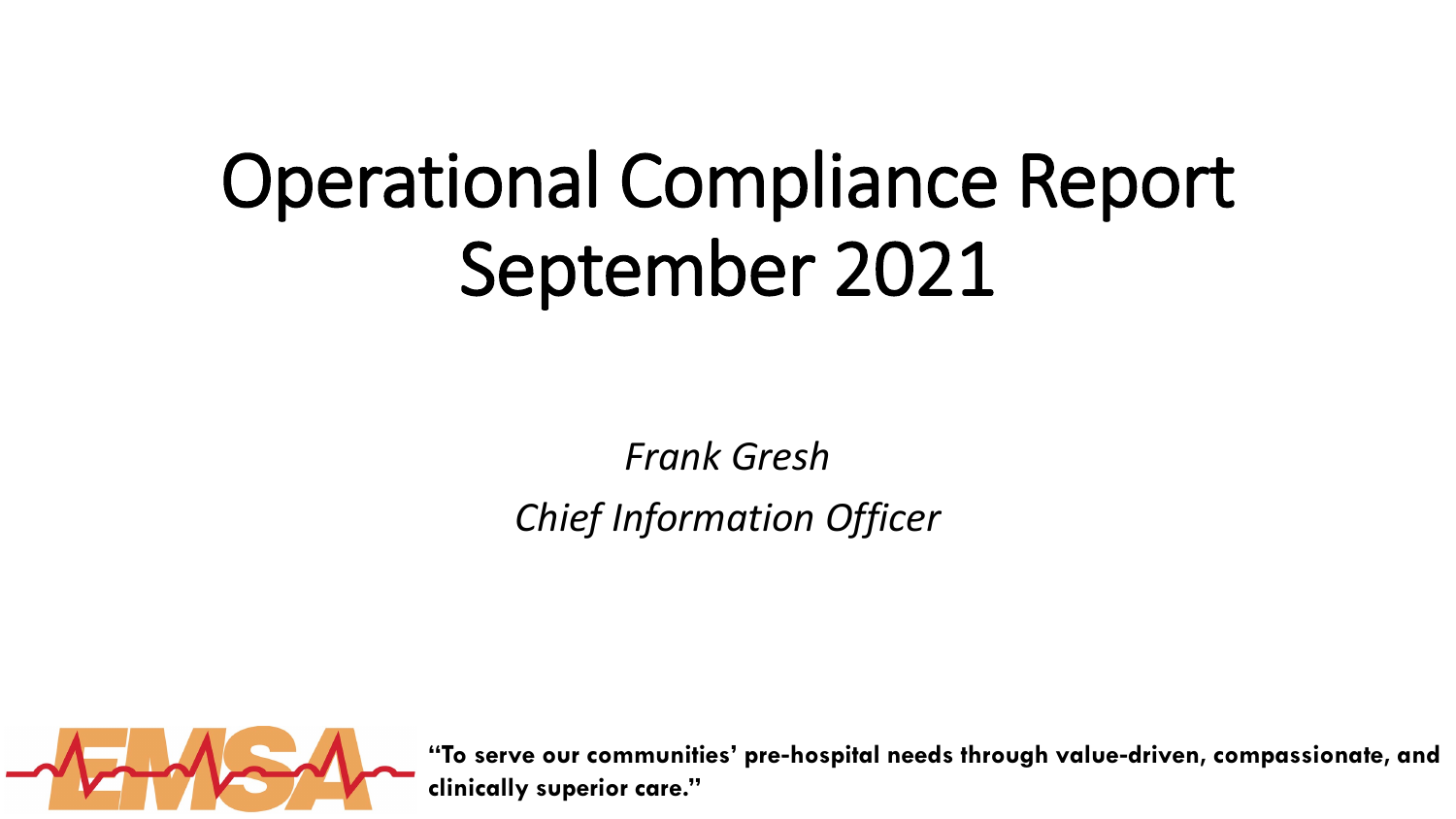# **September 2021 Compliance Summary – Combined**

|                        | Priority 1              | <b>Priority 2</b> | <b>Priority 3</b> | <b>Priority 4</b> |
|------------------------|-------------------------|-------------------|-------------------|-------------------|
| <b>East Ben. Total</b> | 84%                     | 87%               | 75%               | 80%               |
| <b>East NB Total</b>   | Priority 1&2            | 70%               | 100%              | 0%                |
| <b>West Ben. Total</b> | 54%                     | 75%               | 54%               | <b>20%</b>        |
| <b>West NB Total</b>   | <b>Priority 1&amp;2</b> | 45%               | <b>18%</b>        | N/A               |



**"To serve our communities' pre**‐**hospital needs through value**‐**driven, compassionate, and clinically superior care."**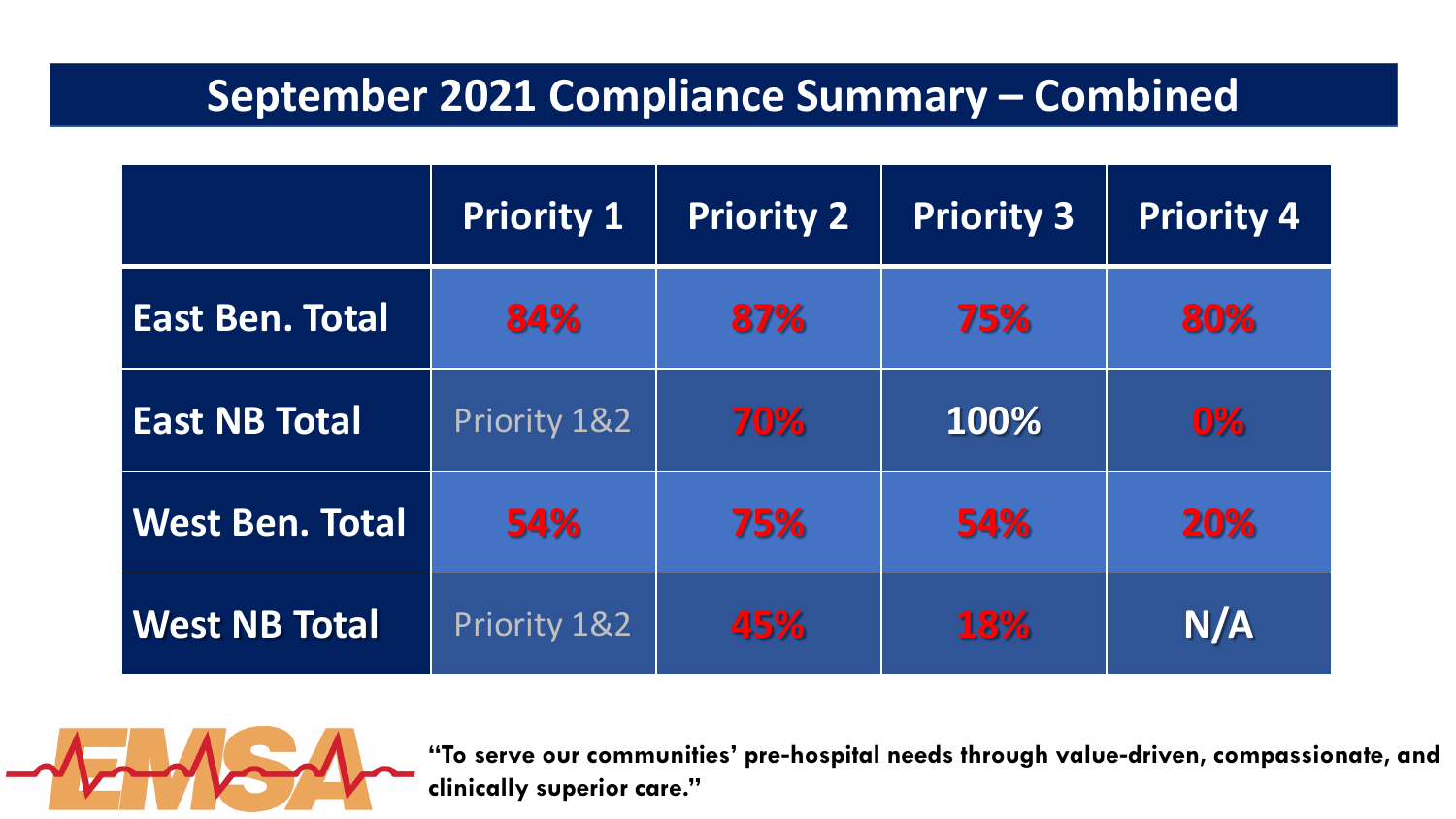## **East Beneficiary Response Time Compliance**

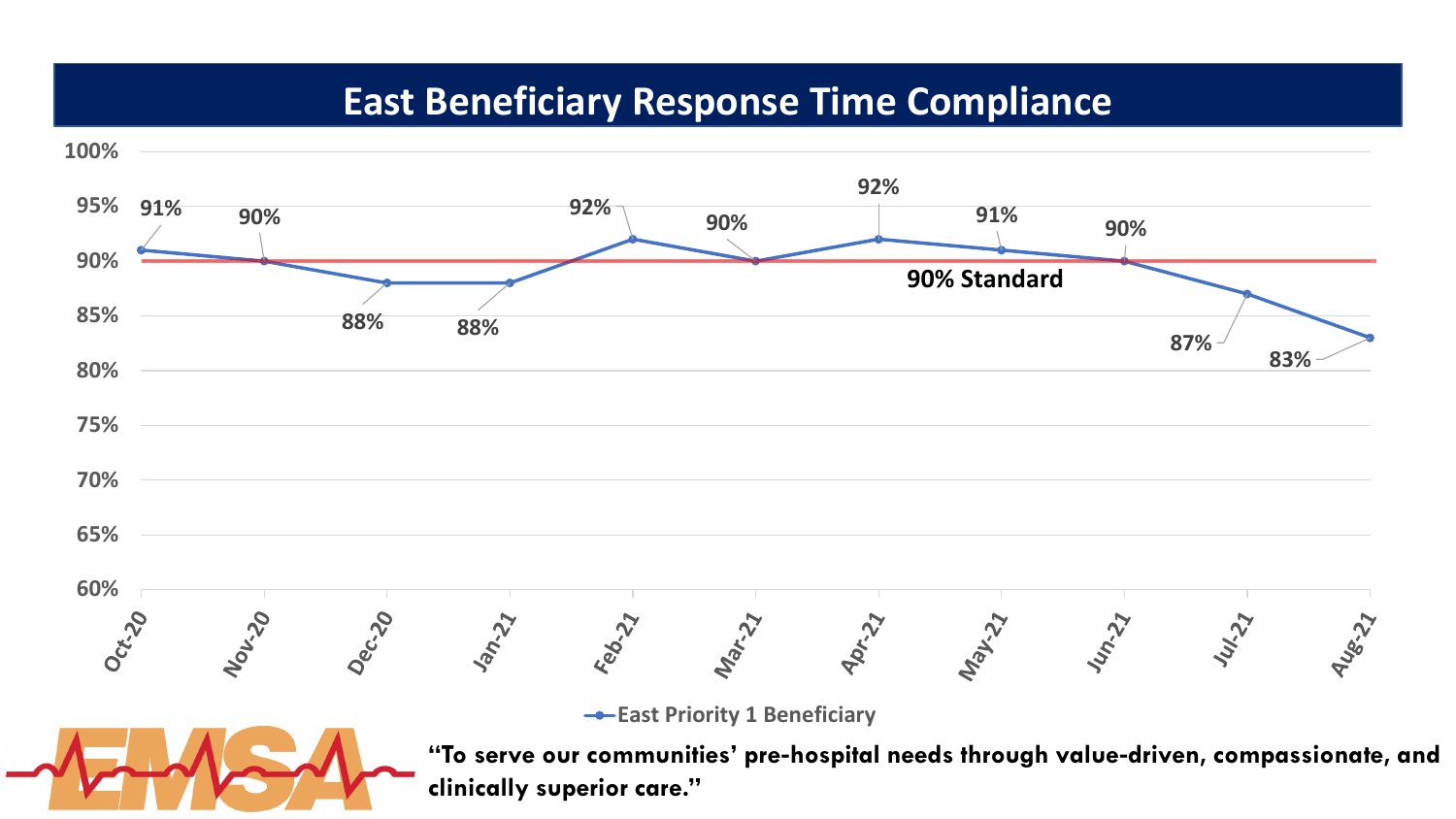# **West Beneficiary Response Time Compliance**

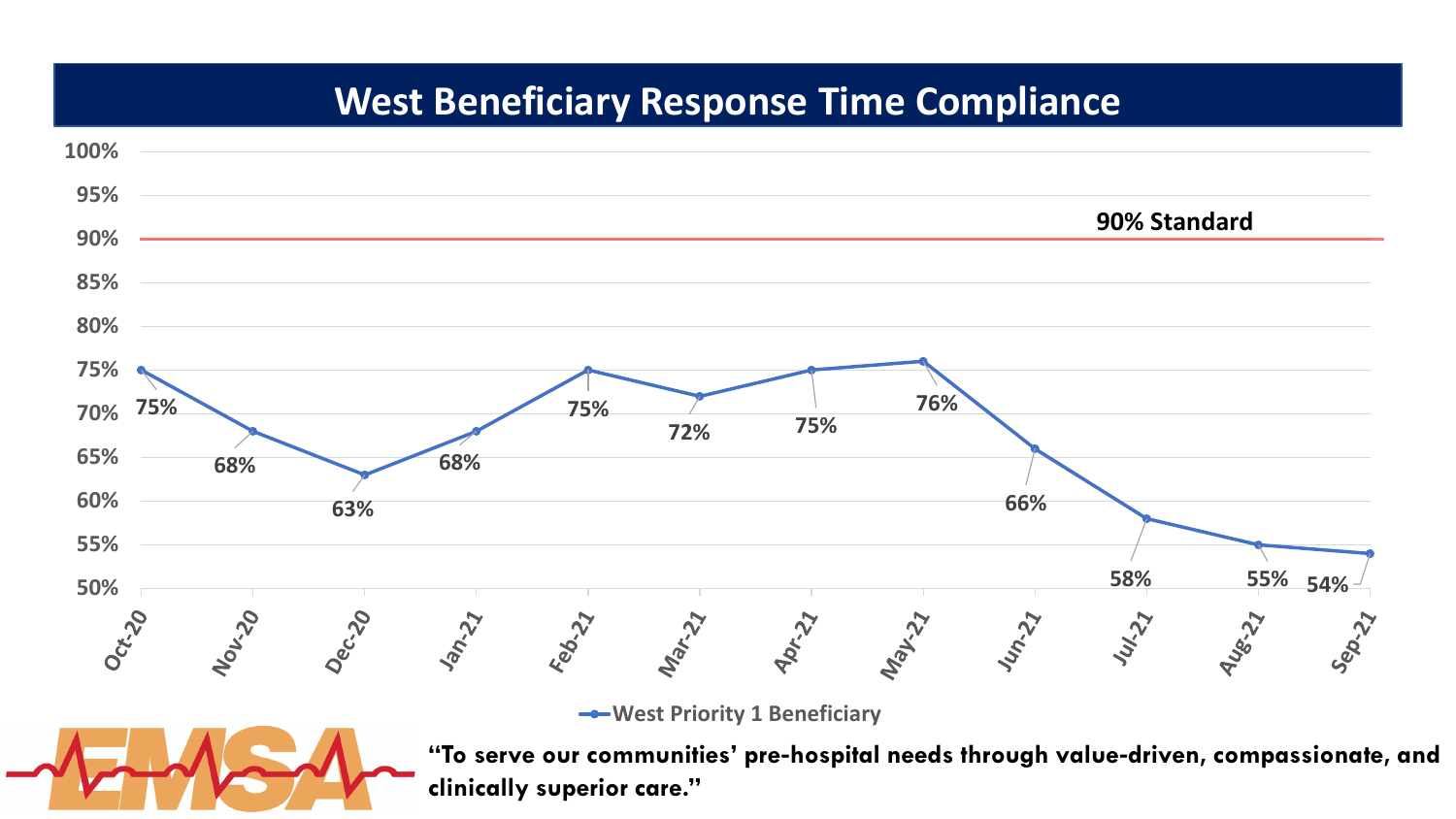## **Exclusions**

**Eastern Division Response Time Exclusions Twelve Months ending September, 2021**